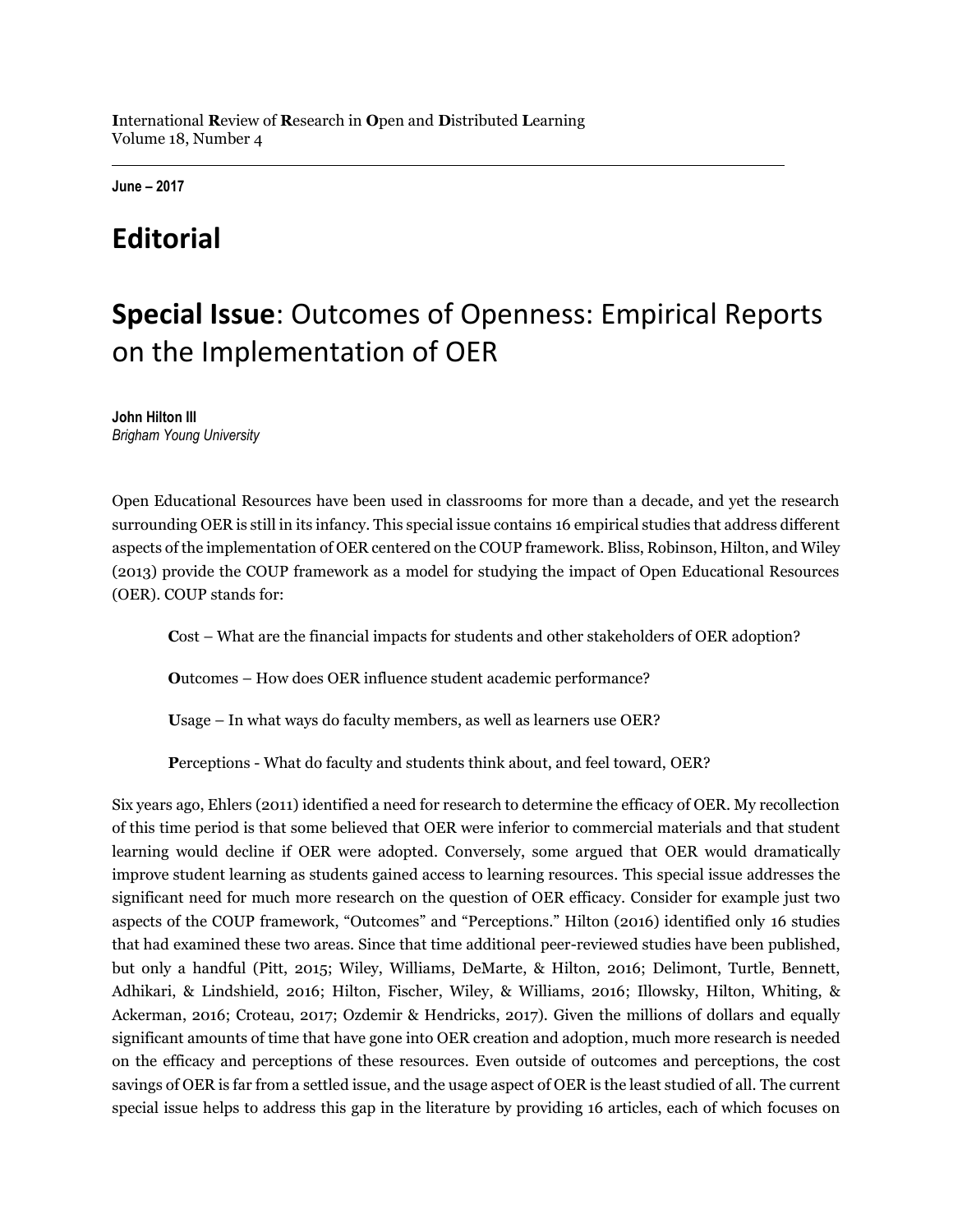empirical aspects of one of more aspects of the COUP framework. The articles in this issue are arranged by the COUP framework, acknowledging that many of the articles address multiple aspects of it.

#### **COST**

**Annand** and **Jensen** describe an OER implementation project that has resulted in significant, ongoing savings at a Canadian university. Based on these results, they identify a significant barrier to greater use of OER in higher education: a misalignment of financial incentives among faculty, students, and educational institutions. Changes to government policies are proposed to rectify this.

**Goodier** attempts to examine claims regarding the amount of money spent on textbooks and saved by OER in a K-12 education setting in South Africa. One of the valuable findings from this study is the complexity of quantifying these numbers that we might think would be straightforward to identify. This study highlights important information gaps that need to be filled.

**Lashley, Cummings-Sauls, Bennett,** and **Lindshield** provide a compelling Note from the Field that illustrates a unique approach to cost problems with OER. Their work at Kansas State University indicates that in some instances, student leaders are willing to subsidize the institutional efforts to mainstream OER. Their approach offers one possible way to sustainably provide ongoing incentives to faculty who use OER.

#### **OUTCOMES**

**Winitzky-Stephens** and **Pickavance** examine a large-scale OER adoption across 37 different courses across several different general education subjects. Over a four-year period of time, 26,538 students enrolled in non-OER versions of these courses while 7,588 students enrolled in the OER versions. The multilevel models used by the authors found no significant difference between courses using OER and traditional textbooks for continuing students, and a small benefit for new students.

**Chiorescu** explores OER adoption in a college algebra class and found that by adopting an open textbook, each enrolled student could save \$86.00. Depending on which semesters were compared, students were either as likely or more likely to pass the class when OER was used; moreover, significantly fewer students withdrew when OER were implemented.

**Wiley, Tonks, Weston,** and **Webb** study the use of student-created OER as a means to improving student performance. Students created tutorial videos, chapter summaries, and review games for a particular topic, some of which were placed into later versions of the course. The average grade on student assignments rose significantly as more student-created OER were added to the course.

**Kelly** and **Rutherford** compare the academic results of seventh graders studying mathematics. All students received regular instruction, and for supplemental instruction (30 minutes a day, over four weeks) were placed into groups that: (1) used Khan Academy videos, (2) received other math instruction, or (3) studied English Language Arts. At the conclusion of the study, all students were given a mathematics test; there were no significant differences between the three groups.

**Grewe** and **Davis**'s Note from the Field indicates a positive relationship between the use of OER and student academic achievement in an online history course. She studies 146 students who enrolled in the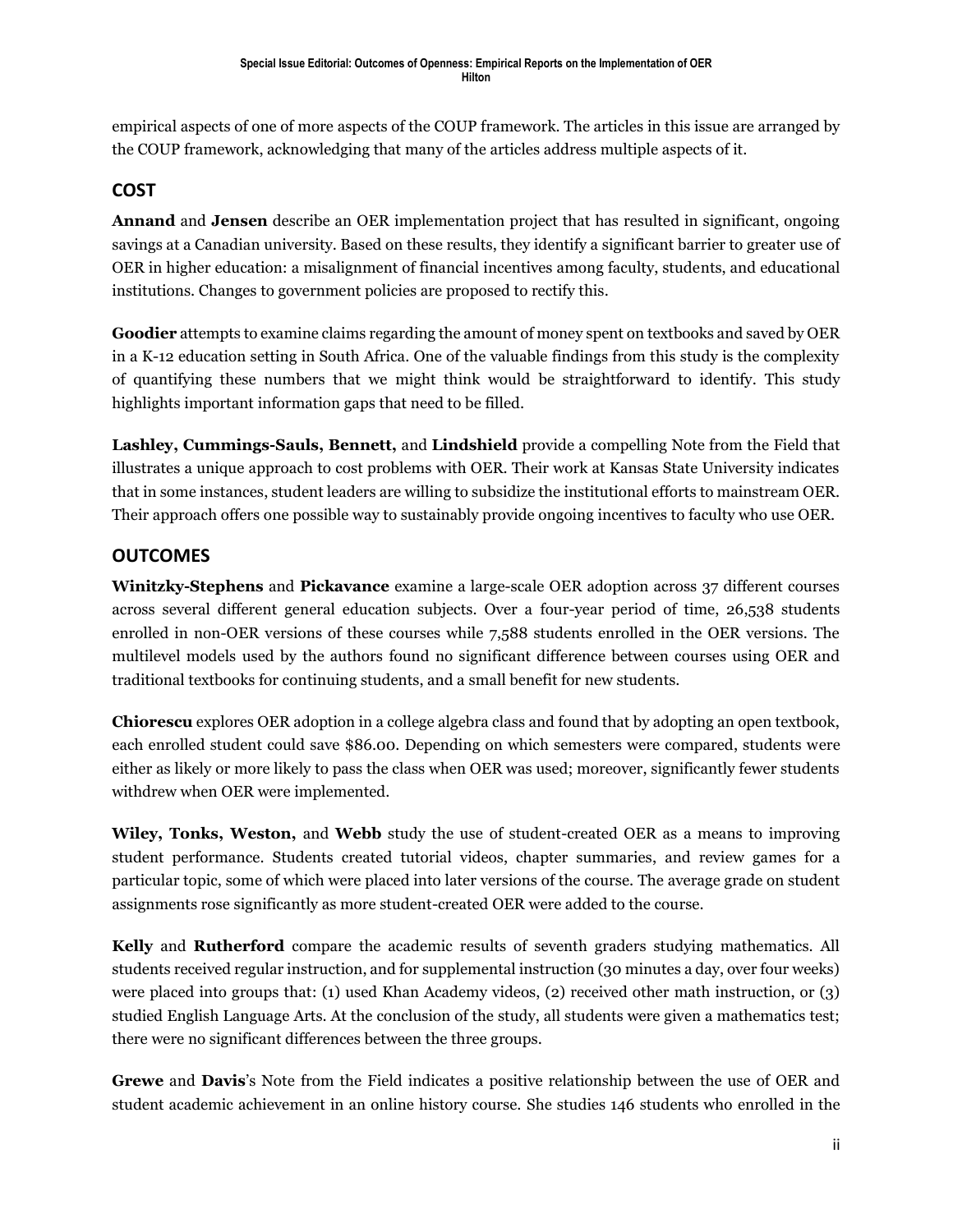Fall of 2013 and Spring of 2014; these courses had an identical instructional design (but different content and different instructors). In examining the final course grades of 146 students, Grewe and Davis demonstrates that OER adoption can be associated with higher student performance.

#### **USAGE**

**Hendricks, Reinsberg,** and **Rieger** examine the use of OER in a physics course at the University of British Columbia. 143 students completed surveys about the OER; students reported using the open textbook with the same frequency as their traditional textbooks. Moreover, 93% of respondents said it was the same or better than textbooks in other courses. The researchers also found that in one year of OER adoption students saved approximately C\$85,000 and that student final exam scores and grade distributions remained the same after OER adoption as they had been previously.

**Sheu** and **Shih** provide context and results for the OCW project at National Taiwan University (NTU). They find that nearly two-thirds of visitors to the site are life-long learners in informal educational settings. Visits have increased from 800 daily visits (2012) to 8,000 (2016). Additional statistics indicate successful uses of the NTU-OCW initiative.

#### **PERCEPTIONS**

**Jung, Bauer,** and **Heaps** report on the perceptions of faculty members who used OpenStax textbooks. This study adds significant value by focusing not simply on "OER in general," but on a specific set of OER. They survey 137 faculty and find that only 16% report taking more time preparing to teach a course using OpenStax textbooks, and that of these, 78% felt that the benefits of OpenStax were worth the additional time. In terms of quality; 81% thought that OpenStax textbooks have same or higher quality as commercial textbooks. Thematic analysis revealed faculty perceptions of what constitutes high-quality open textbooks.

**Fischer, Ernst,** and **Mason** examine the rich corpus of the reviews hosted by the Open Textbook Network (OTN). The OTN's Open Textbook Library has been an extremely beneficial way to identify open textbooks and includes a very useful feature of allowing faculty members at participating universities to review open textbooks. This study examines 416 reviews of 121 textbooks and finds that reviewers generally gave open textbooks high ratings (a median of 4.5/5 overall rating). Moreover, there were variances between textbooks, indicating that they vary in quality, but that these variances can be identified and quantified.

**Cooney** studies three sections of a Health Psychology course that replaced a traditional textbook with OER. Students were surveyed and interviewed regarding their perceptions of the OER; findings indicate that students were generally positive about the OER. Just over 80% of 67 students surveyed rated the OER as being better than a traditional textbook, with an additional 16% saying it was of the same quality.

**Vojtech** and **Grissett** explore a novel approach to student perceptions by examining how students perceive hypothetical faculty members who use open textbooks. They find that students rated faculty who assign an open textbook to be kinder, as well as more encouraging and creative. Although the study was designed to have open textbooks be the only difference between the hypothetical professors that students rated, only 14% students attributed their belief that the professor who used OER was kinder, more creative, etc. to the costs of textbooks.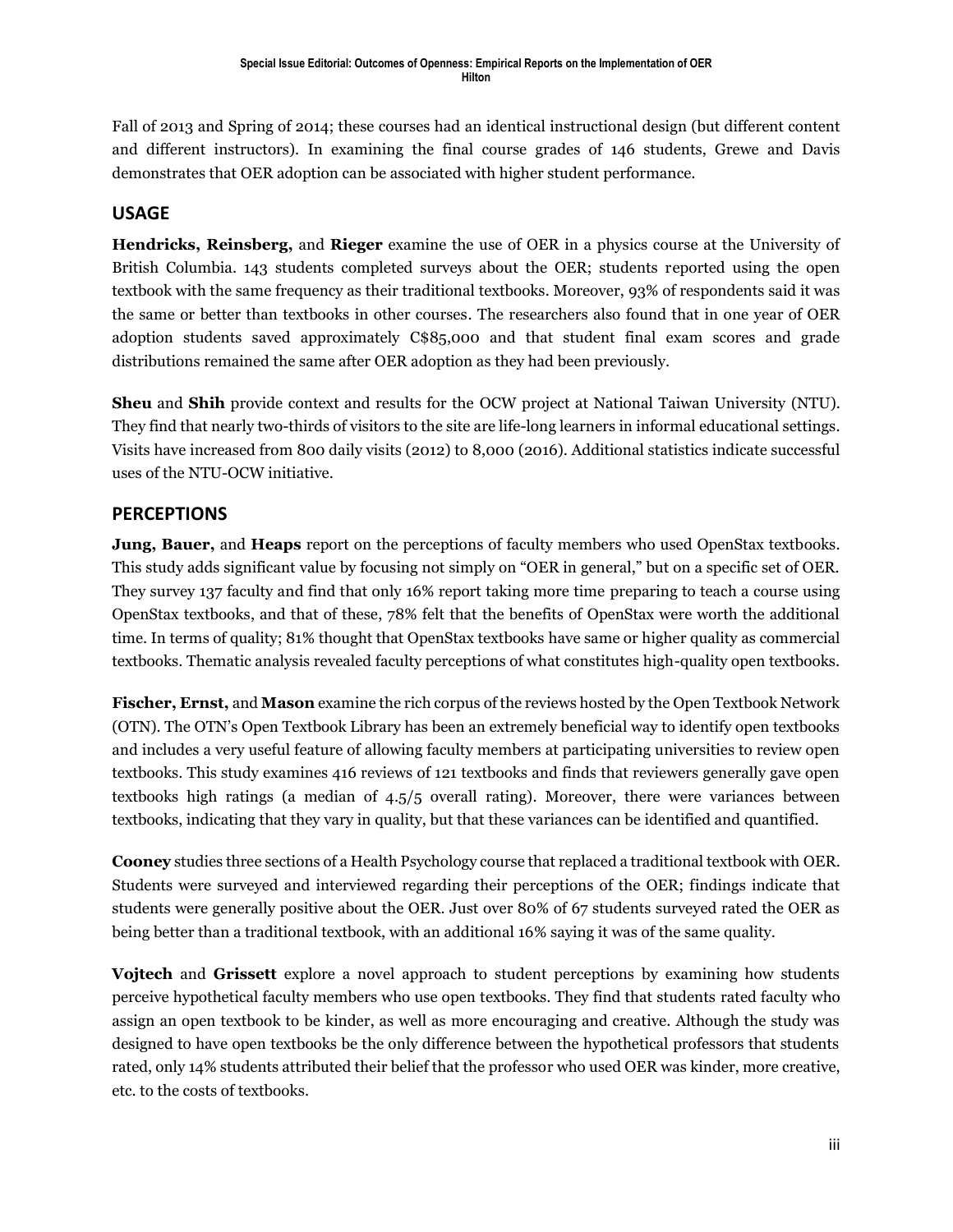**Jhangiani** and **Jhangiani** survey 320 post-secondary students in British Columbia who were enrolled in courses that used an open textbook. They find that a majority of students report not purchasing at least one of their required textbooks and that a substantial portion of students report taking fewer courses and/or dropping courses based on textbook costs. Students favorably rated open textbooks, with 96% of survey participants stating that they were at or above average.

**Kwak** examines the use of a specific set of OER in South Korea through means of an ethnographic perspective to explore the experiences of teachers and students. More than 90% of the students perceived OER as beneficial to their studies and that teachers were motivated to improve or alter their pedagogy because of the existence of OER. While this may be a benefit, Kwak also highlights associated challenges associated with the relation between OER and teacher authority.

The research in this special issue presents a compelling case for the accelerated adoption of OER. This research indicates that the use of OER saves significant amounts of money, students perform as well or better when using OER, students use OER like other traditional learning resources, and both students and faculty overwhelmingly perceive OER to be as good or better than traditional textbooks. These results need to be communicated to faculty members, administrators, policy makers, and others responsible for ensuring that students are treated fairly and receive the best educational value for their money.

In commending this special edition to the reader I offer two specific calls to the research community interested in topics related to OER. First, while the research around OER is increasingly robust, more work is needed to clearly establish the value of OER. Additional rigorous studies in a variety of contexts, employing varied methodologies are needed.

Second, some aspects relating to openness have been almost completely ignored in terms of research. For example, open pedagogy is frequently touted at conferences, yet little research has been done on its efficacy, how teachers/students perceive it, and so forth. This puts us in a similar situation as that framed by Ehlers (2011). Will widespread adoption of open pedagogy spark dramatic improvements in learning? Those who study this question need to carefully consider what they mean by open pedagogy, an increasingly contested term, and the metrics they use when determining whether open pedagogy leads to increased learning outcomes. In what ways would we expect open pedagogy to make a difference in student learning? Much of the OER efficacy research conducted to date focuses on traditional metrics like GPA, completion rates, enrollment intensity and so forth. These might be appropriate for determining the influence of open pedagogy, but other measures may be more appropriate. For example, open pedagogy could conceivably lead to increases in student creativity, enthusiasm, or satisfaction.

Proponents of any new intervention (including those related to OER) need to be careful that their rhetoric does not get too far ahead of research. I hope that future special editions of this and other journals will continue to examine the empirical outcomes of OER adoption, open pedagogy, and other important topics related to openness.